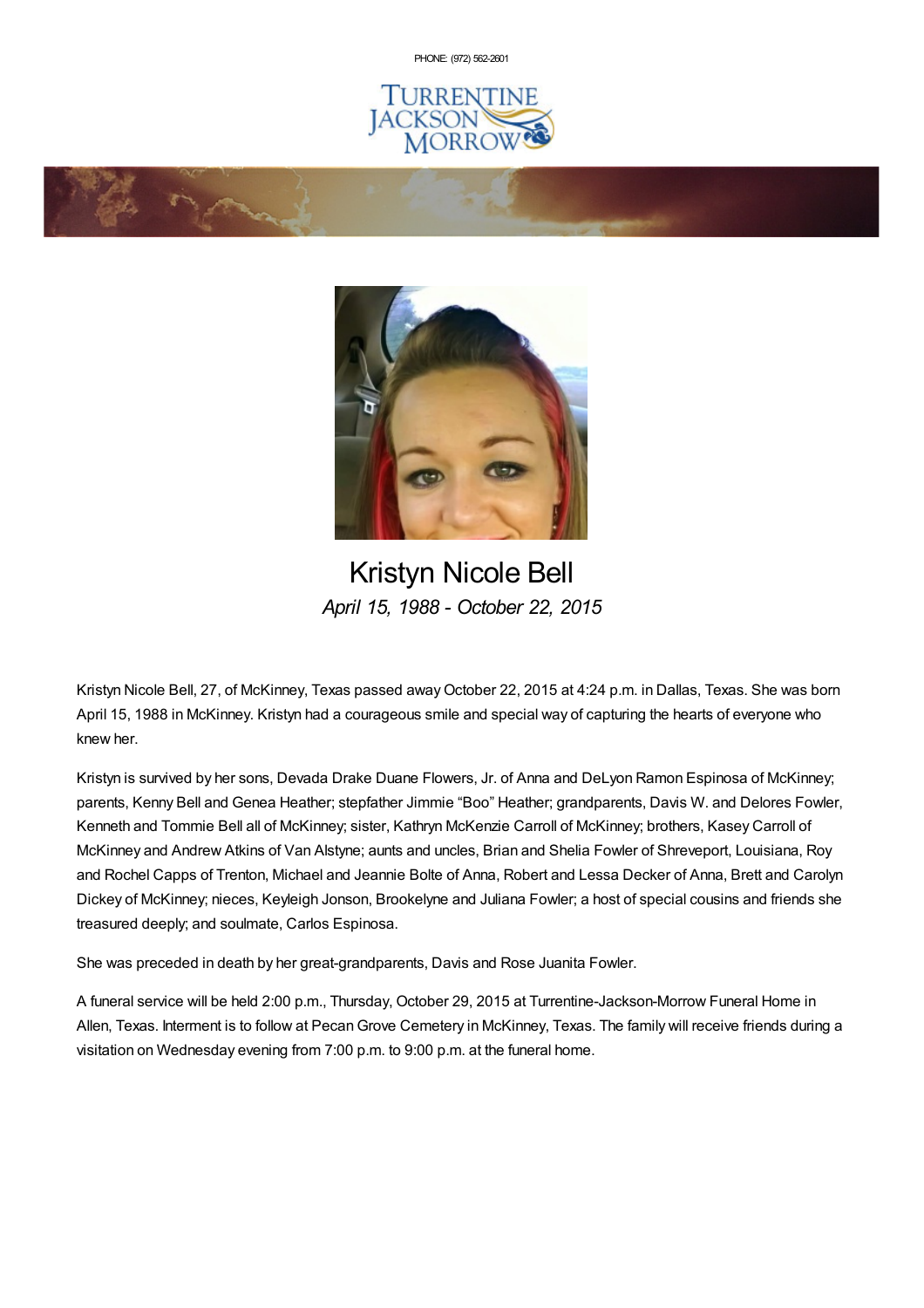

# **Memorials**

*Sweet love of mine. Its been five years since I heard your voice or saw your beautiful smile. I cant believe its been so long. We still speak of you all the time and tell stories of things you did and things you said . so many people have a story to tell of a time you were around them or the first time they met you. You left every person you met with good memories of you. You were looked up to and adored by all who knew you. I was so lucky to be your mom even though it was for just a short time. You are an angel now. I know youre at peace and watching over us. You will never leave my heart and I will never stop keeping your memory alive. I love you and I miss you more and more as time passes. You are with me forever and I will carry you safe in my heart until we meet again. I love you sweet baby. RIP. Mom* **MOM, OCTOBER 27, 2020**

*I made my first movie... you're in it. I was writing a script while I'm here filming in Jerusalem and I was thinking about you. I remember after your death I felt like God spoke to me through you in Spirit... You are a Kristyn so it was nice to see Christ work through you. I love you and Thank You so much. It's nice to see you in Spirit. I started work on a script called " Bell " in your memory. It has some pretty extreme parts, but what can I say. You had the most amazing life and I want to immortalize it. Thank you so much for being so amazing and*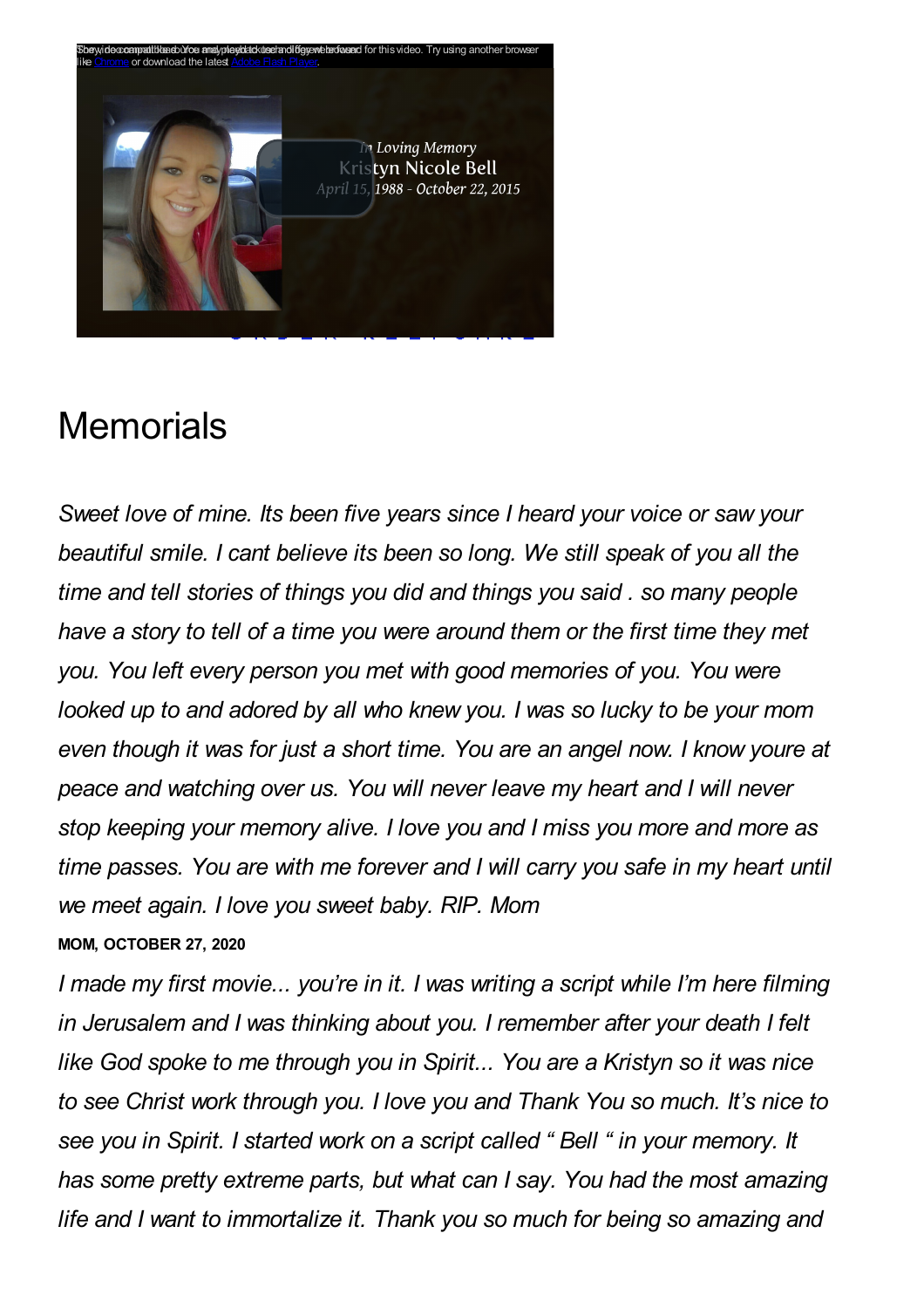*a Great Sister and Best Friend. I will Always Love You! KC* **KASEY CARROLL, JULY 11, 2019**

*Hi, I miss you, I love you even though we didn't talk much. I still think about you love know you're in a better place now.*

#### **DEVADA YOUR SON , APRIL 23, 2019**

*My sweet angel, i miss you so. I know it is probably awkward to you that I haven't wrote anything until now but believe me it isn't because i havent thought of you everyday and had so many things I've want to say. It's been hard for me. Very hard. But i survived. I never wouldve imagined that I could still be alive with you gone. God has something planned for me. I dont know exactly what or why he took you back home with him just yet but everyday I come a step closer to the understanding of it all. You were his child. I was just fortunate enough to get to call you my own though even for just a short time. I wouldn't trade it for anything in this world. I want you to know that your memory livces within my heart and that can never change. I love you so much. I know that you had a special welcome for nanny and papa. I bet it was nice to be presnt when papa and nanny were reunited. What happiness and joy must have filled the air. I hope yall are having a great time. Just know that your spirit lives strong in our hearts you are missed and loved more than words can say. I will be there to meet you again ..I hope you're dancing in the sky. Loving you has always been easy. You are my superstar. Mama*

**MAMA, MAY 31, 2018**

*Our deepest sympathy is extended to the Family. Prayers for comfort at this very difficult time. Early B. and Lena* **EARLY B. AND LENA MILSTEAD, OCTOBER 30, 2015**

*God had a place where he needed to place an angel in his personal garden. I don't think He realized what a blank space would be left in our heart's gardens without her. Wait for us sweetheart and we will all be together again! You are forever in our hearts and prayers! Love Uncle Kenny, Aunt Moe, and cousins Cody and Jesse McCollom*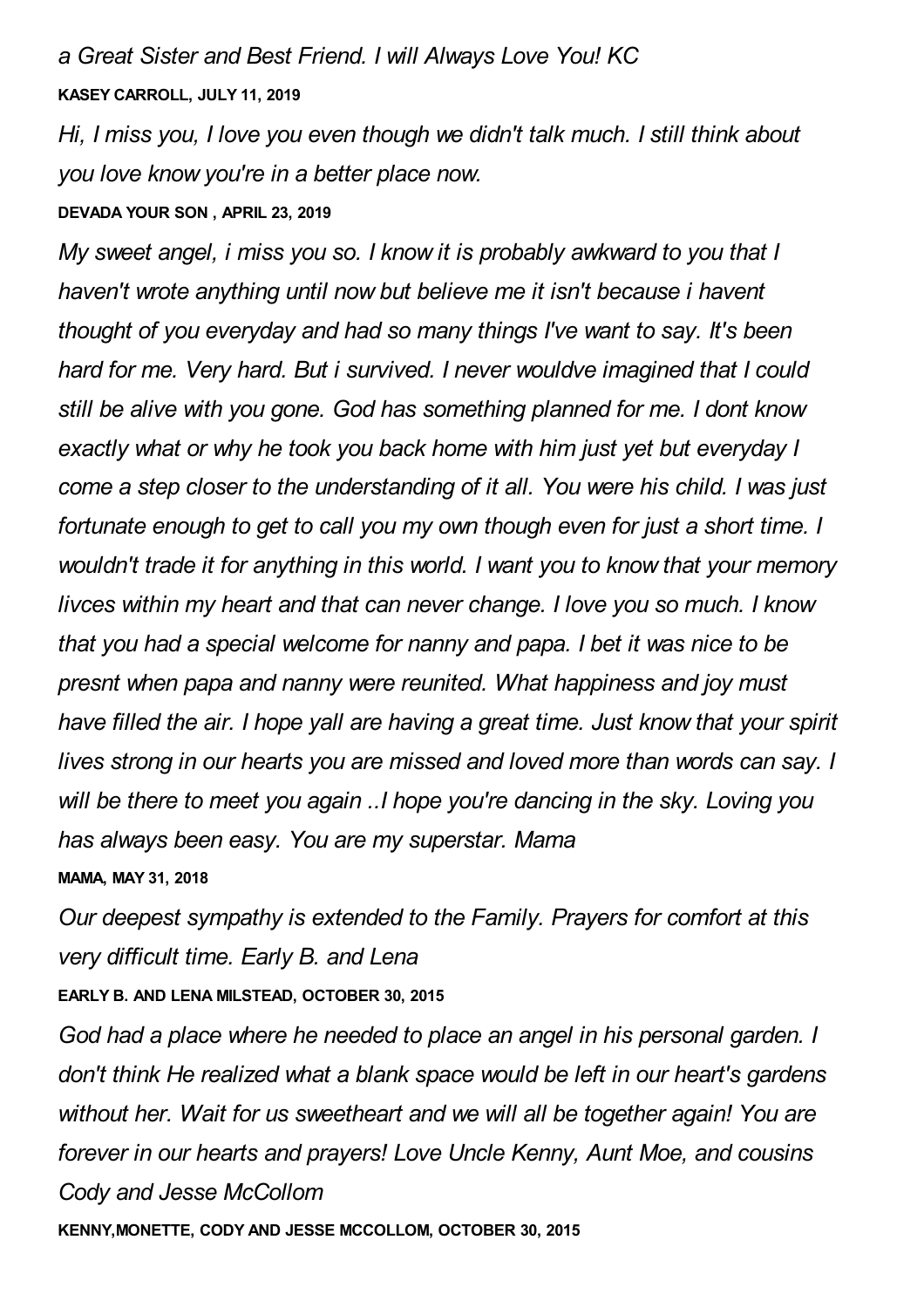*Even though it's been a long time since I've seen Kristyn, I remember how sweet she was to me and how much her smile lit up a room. My thoughts and prayers go out to all her family and friends. I pray God provides strength, comfort, and healing for all who love her.*

# **JENI ZENDT (WEBB), OCTOBER 29, 2015**

*We love you as the perfect little girl you have always been. We will all rejoice in the new journey that you are embarking. We will always only remember the positive and kind qualities that you shared with everyone. May you have peace in this next life. Love James Lee and Leslie Jackson*

**JAMES, LEE & LESLIE JACKSON, OCTOBER 29, 2015**

*Genea & Kenny I am sooo sorry for your loss of Kristyn, she was a beautiful girl & I remember her when she was a little girl running around & always so happy. Be thankful you have those two precious grandbabies to carry on her smile & her love. Kristyn is an Angel now & my prayers & thoughts are with you both & those babies. She grew up to be a very beautiful girl & my heart is broken for you both & for the entire family. RIP Kristyn Bell?* **FELICIA WEST-CARAWAY, OCTOBER 27, 2015**

*Kristyn, I'm glad I got to know you for so long. You always carried a beautiful smile with you. You could turn anyone's frown upside down. I still have the pendant you gave me at the hospital when you and Brenda Kay came to see me. You said it would heal me and I would walk again. Well I'm walking now. All who knew you will never forget you, we will always have you in our hearts.. I love you chicken lil...*

# **RODNEY TERRY, OCTOBER 27, 2015**

*Kristyn I'm at a loss of words, when I got the call saying you where in an accident I cried thinking about our last words and the voicemail you left me. I will miss you my friend. Fly high and soar free love. You are in a better place now and we will see each other again. You will never be forgotten M.L.L.H.R* **BILLY RAY PARKER, OCTOBER 27, 2015**

*Kristyn I miss you and I know your safe with God and Jesus. I will never forget you.*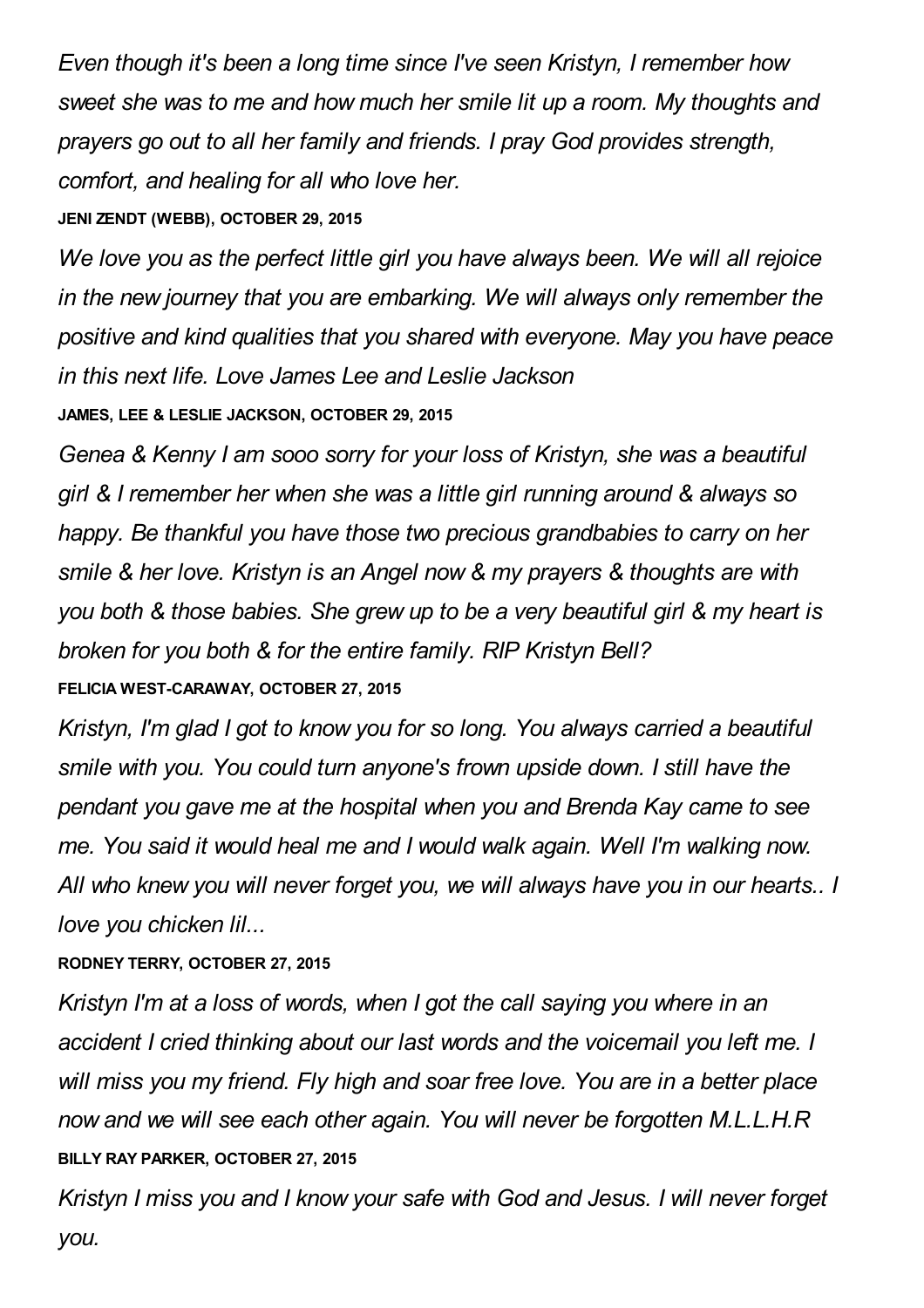*I had not seen Kristyn in several years but I remember our time together was full of laughter and fun. Her smile was contagious and her spirit was beautiful. I pray for healing and acceptance for her family and send a special prayer that her memory lives on through her children. Rest in Peace beautiful soul.* **MEGHAN LAWRENCE, OCTOBER 26, 2015**

*you were loved by all and will be missed by many, tell daddy I said hi and I love him.*

## **S. FLOWERS, OCTOBER 26, 2015**

*There are no words I say to express my sorrow for this family. My Prayers are with her family at this time this Beautiful Young Lady I didn't know her.But I think the world of Davis and Delores know your in my Prayers I love you both my Heart breaks for you wonderful people. Huggggs from Missouri* **NANCIE LORANCE MARSH, OCTOBER 26, 2015**

*Rest in peace, sweet Angel.*

**MARY AND KATHRYN KEEFER, OCTOBER 26, 2015**

*Deep in our hearts a memory is kept of one we loved and shall never forget... Earth has one gentle soul less... & heaven one angel more... Till we meet again.... Love you*

### **TINA M TAYLOR, OCTOBER 26, 2015**

*I cant believe your gone...I miss you so much already, I need you right now, you are the ONLY ONE who understands me, the one that always listened to me even if I was crazy! You were always there to show me LOVE when I needed it. You ARE MY BEST FRIEND, you will ALWAYS BE MY BFF! NOTHING AND NO ONE WILL EVER REPLACE YOU! I will never forget you, and I will Always have you in my HEART and THOUGHTS!! I will see you AGIAN someday when I'm an ANGEL like you...I cant wait to see your Beautiful smile..*

### **SHELLY (BFF) LEEANN GILMORE, OCTOBER 26, 2015**

*My dear Kristyn, This is still all so unreal to me. I can not grasp the fact that you are gone. I cant hear your voice but I can see you in mind and feel you in*